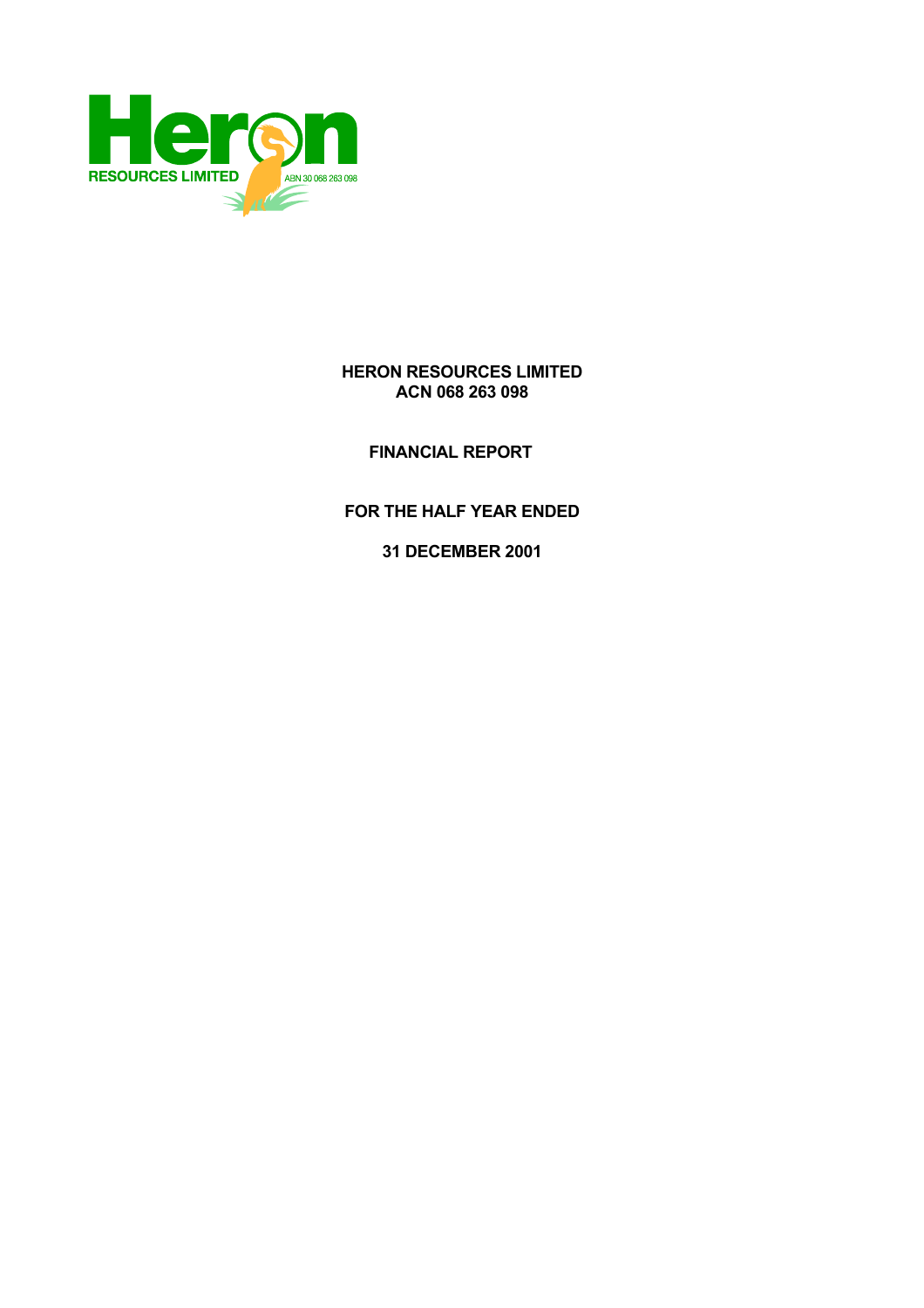## **Directors' Report**

The Board of Directors of Heron Resources Limited submits its report in respect of the financial half-year ended 31 December 2001.

## **Directors**

The names of the directors in office during or since the end of the half-year are:

CL Readhead (appointed 23 November 2002) - Chairman IJ Buchhorn – Managing Director RJ Arancini (appointed 7 March 2002) RM Evans (resigned 7 March 2002) RG Colville (resigned 23 November 2001)

Unless otherwise indicated, all directors held their position as a director throughout the entire half-year and up to the date of this report.

## **Principal Activities**

The principal activity of the consolidated entity during the financial half-year was mineral exploration.

## **Results**

The consolidated loss of the consolidated entity for the half-year was \$409,090 after tax.

## **Review of Operations**

During the half-year the consolidated entity:

- continued to pursue its laterite nickel exploration and production opportunities;
- commenced systematic appraisal of its substantial nickel sulphide target portfolio; and
- worked towards the float of its non-nickel assets in Avoca Resources Limited.

This report has been made in accordance with a resolution of the directors

**RJ ARANCINI**  Director

Dated Perth March, 2002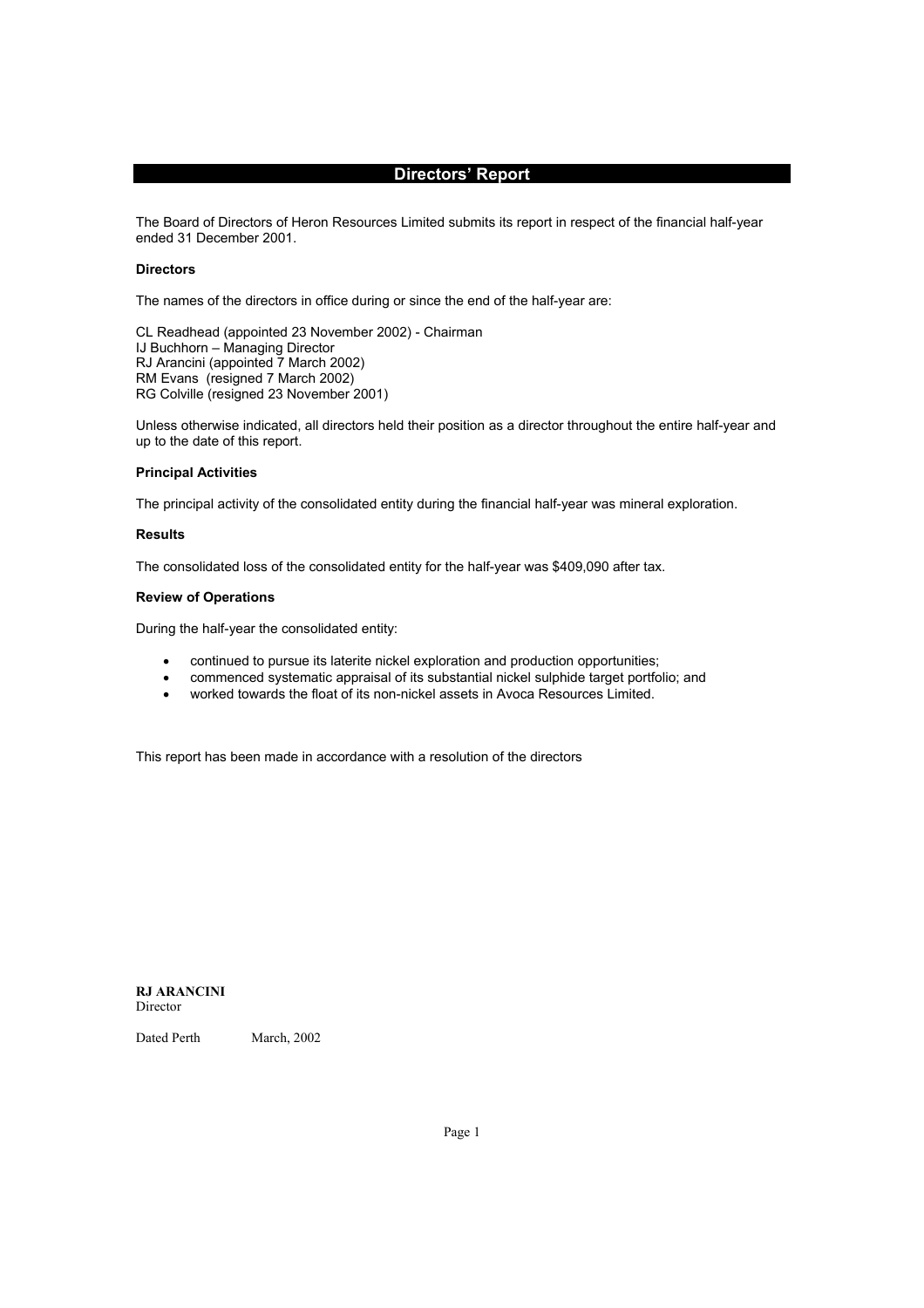## **Directors' Declaration**

The directors declare that:

In the opinion of the Directors:

- 1. the financial statements and associated notes comply with the accounting standards and Urgent Issues Group Consensus Views;
- 2. the financial statements and notes give a true and fair view of the financial position as at 31 December 2001 and performance of the consolidated entity for the half-year then ended: and
- 3. in the directors' opinion, there are reasonable grounds to believe that the Company will be able to pay its debts as and when they become due and payable.

This statement has been made in accordance with a resolution of directors.

**RJ ARANCINI**  Director

Dated Perth, March, 2002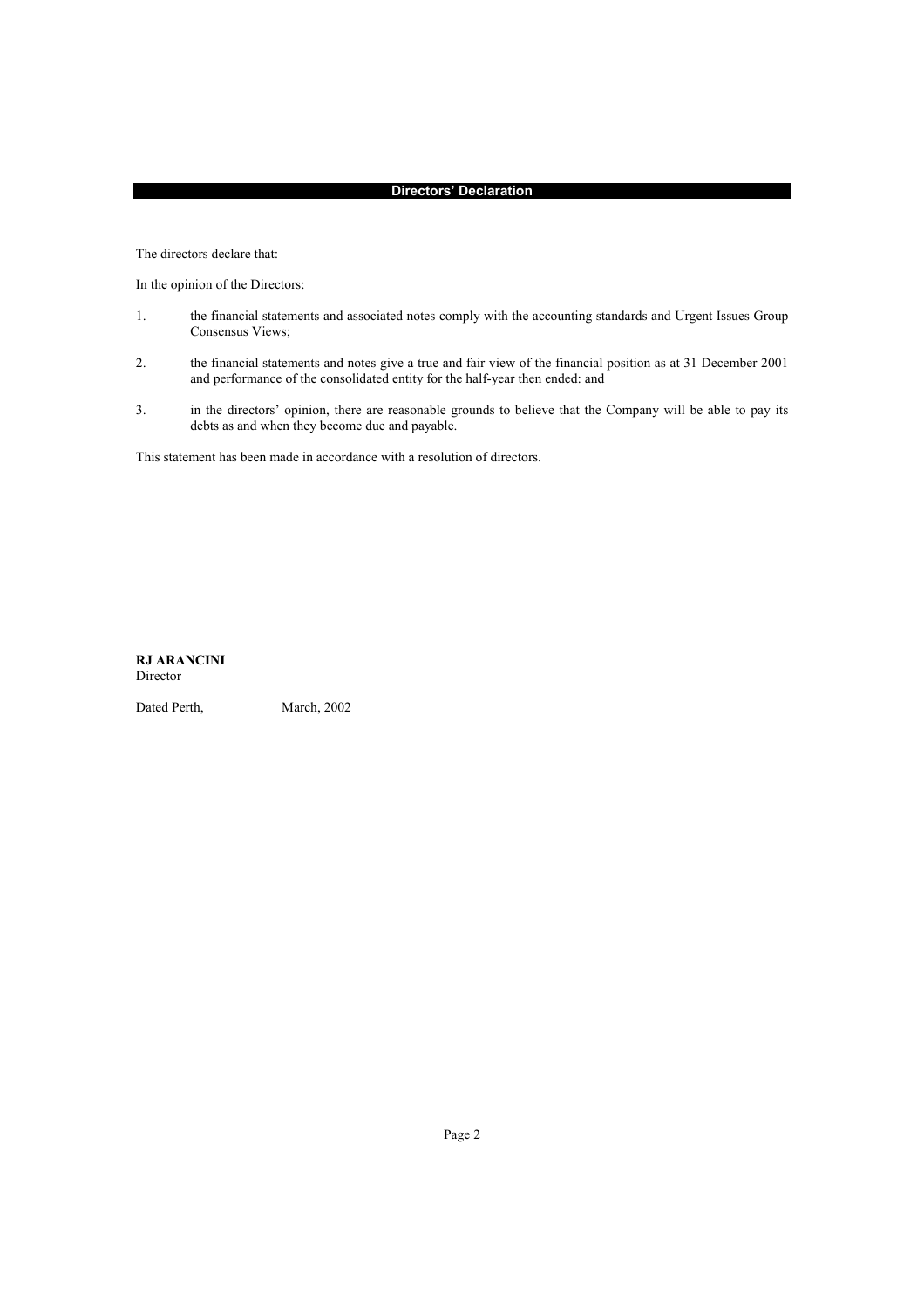#### **CONDENSED STATEMENT OF FINANCIAL PERFORMANCE**  for the half-year ended 31 December 2001

|                                                        | Consolidated<br>December<br>2001<br>\$ | Consolidated<br>December<br>2000<br>S |
|--------------------------------------------------------|----------------------------------------|---------------------------------------|
| <b>Revenue from ordinary activities</b>                | 52,625                                 | 85,822                                |
| Administration expenses from ordinary activities       | (461,715)                              | (303, 972)                            |
| Loss from ordinary activities before income tax        | (409,090)                              | (218, 150)                            |
| Income tax relating to ordinary activities             |                                        |                                       |
| Loss from ordinary activities after income tax         | (409,090)                              | (218, 150)                            |
| <b>Net loss</b>                                        | (409,090)                              | (218, 150)                            |
|                                                        |                                        |                                       |
| Basic earnings per share<br>Diluted earnings per share | \$(0.0041)<br>\$(0.0041)               | \$(0.0024)<br>\$(0.0024)              |

The above Condensed Statement of Financial Performance should be read in conjunction with the accompanying notes.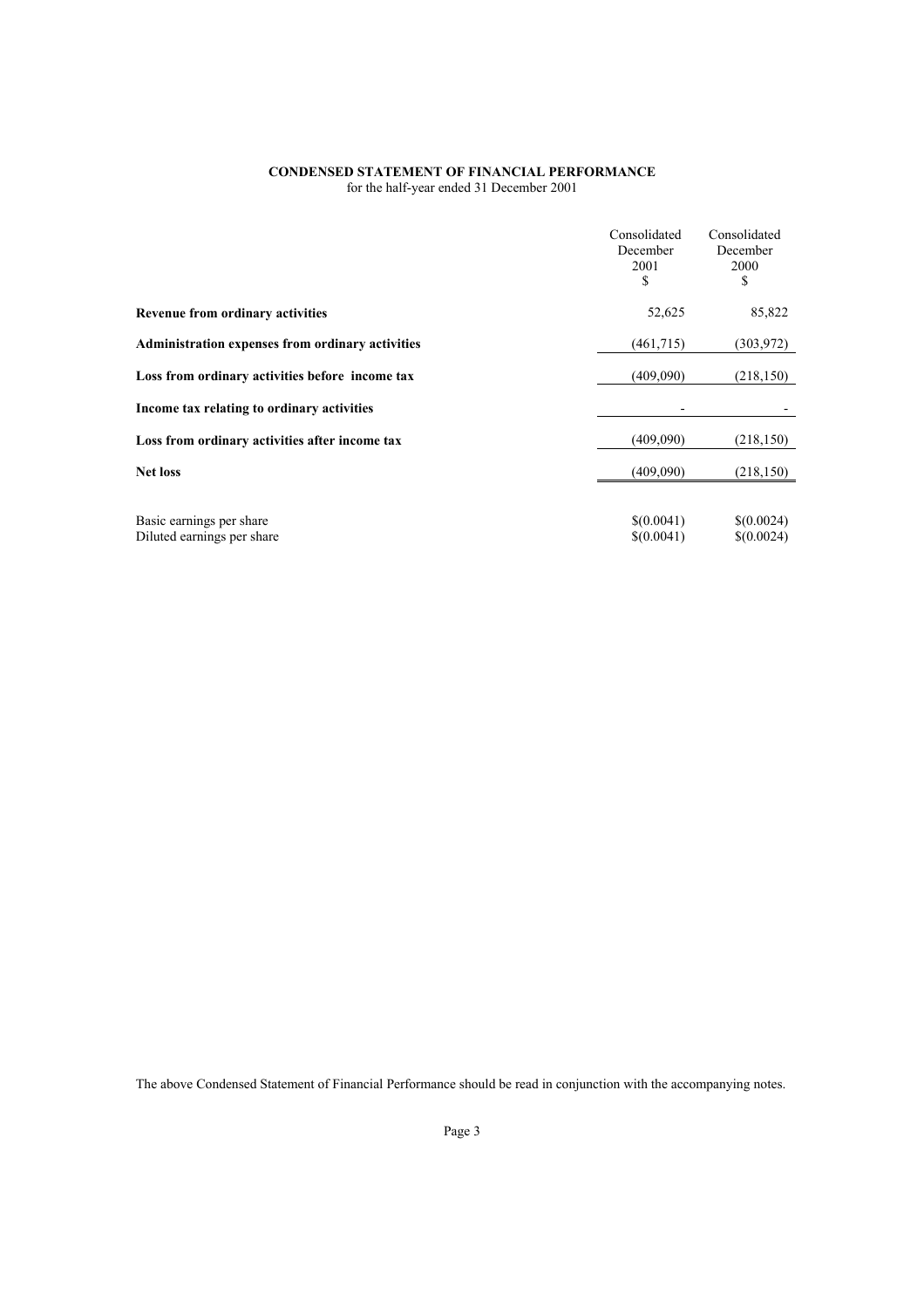## **CONDENSED STATEMENT OF FINANCIAL POSITION**  at 31 December 2001

|                                  | Consolidated | Consolidated |
|----------------------------------|--------------|--------------|
|                                  | December     | June         |
|                                  | 2001         | 2001         |
|                                  | \$           | \$           |
| <b>CURRENT ASSETS</b>            |              |              |
| Cash assets                      | 2,183,166    | 3,130,967    |
| Receivables                      | 116,732      |              |
|                                  |              | 119,554      |
| <b>Total Current Assets</b>      | 2,299,898    | 3,250,521    |
| <b>NON-CURRENT ASSETS</b>        |              |              |
| Property, plant & equipment      | 154,669      | 126,511      |
| Mineral exploration              | 14,507,307   | 13,126,872   |
| <b>Total Non-Current Assets</b>  | 14,661,976   | 13,253,383   |
|                                  |              |              |
| <b>TOTAL ASSETS</b>              | 16,961,874   | 16,503,904   |
| <b>CURRENT LIABILITIES</b>       |              |              |
| Payables                         | 115,610      | 256,885      |
| Provisions                       | 67,762       |              |
|                                  |              | 93,829       |
| <b>Total Current Liabilities</b> | 183,372      | 350,714      |
| <b>TOTAL LIABILITIES</b>         | 183,372      | 350,714      |
|                                  |              |              |
| <b>NET ASSETS</b>                | 16,778,502   | 16,153,190   |
|                                  |              |              |
| <b>EQUITY</b>                    |              |              |
| Contributed equity               | 25,052,496   | 24,018,094   |
| Accumulated losses               | (8,273,994)  | (7,864,904)  |
| <b>Total Equity</b>              | 16,778,502   | 16,153,190   |
|                                  |              |              |

The above Condensed Statement of Financial Position should be read in conjunction with the accompanying notes.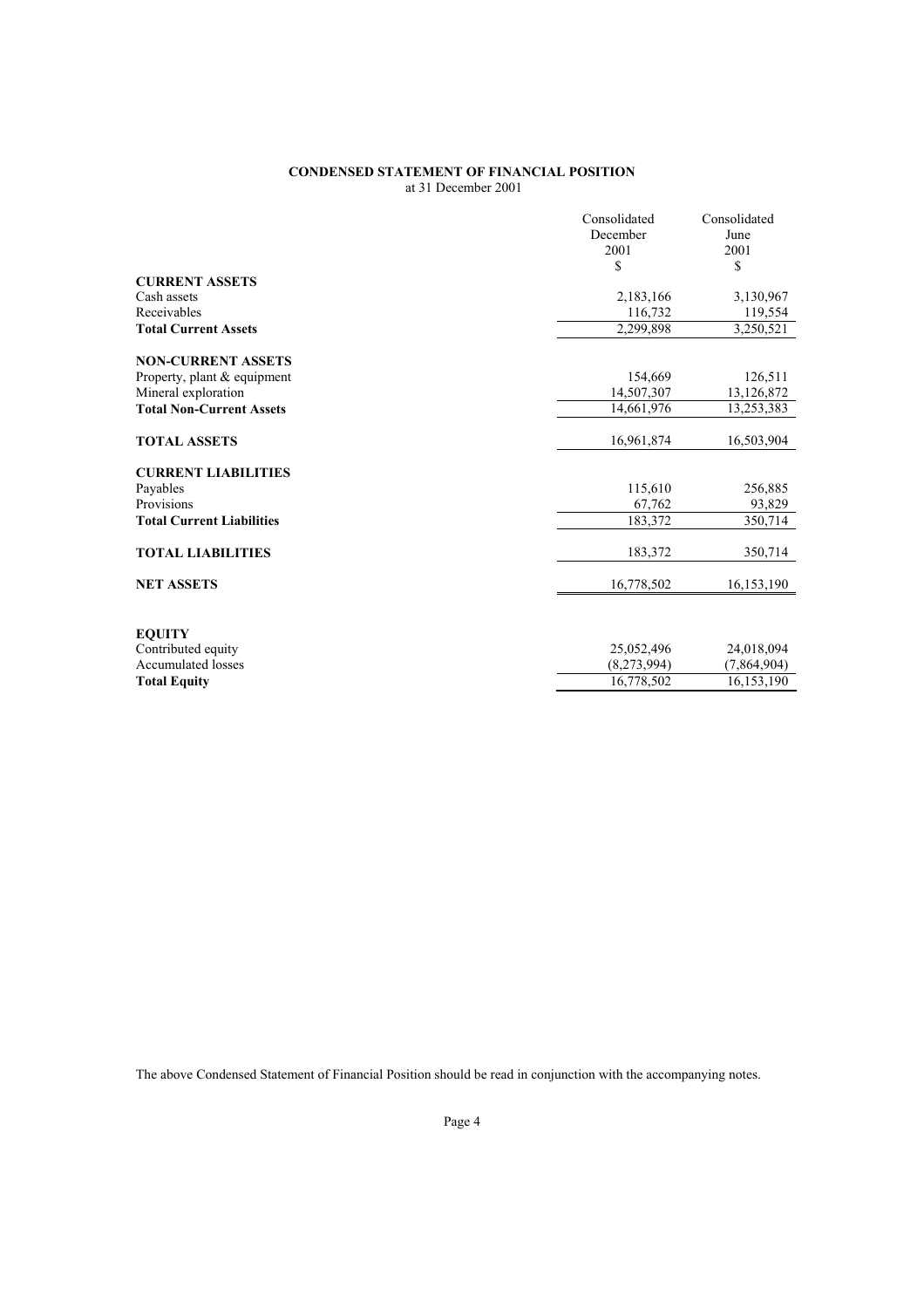# **CONDENSED STATEMENT OF CASH FLOWS**

for the half- year ended 31 December 2001

|                                               | Consolidated<br>December<br>2001<br>S | Consolidated<br>December<br>2000<br>\$ |
|-----------------------------------------------|---------------------------------------|----------------------------------------|
| <b>CASH FLOWS FROM OPERATING ACTIVITIES</b>   |                                       |                                        |
| Payments to suppliers                         | (479,691)                             | (308, 453)                             |
| Goods & services tax                          | 4,369                                 | (30, 845)                              |
| Interest received                             | 52,625                                | 85,822                                 |
| Net operating cash flows                      | (422, 697)                            | (253, 476)                             |
| <b>CASH FLOWS FROM INVESTING ACTIVITIES</b>   |                                       |                                        |
| Exploration expenditure                       | (1,504,834)                           | (1,480,087)                            |
| Payments for mineral tenements                |                                       | (10,083)                               |
| Payments for plant and equipment              | (54, 672)                             |                                        |
| Net investing cash flows                      | (1,559,506)                           | (1,490,170)                            |
| <b>CASH FLOWS FROM FINANCING ACTIVITIES</b>   |                                       |                                        |
| Proceeds from issue of shares                 | 1,040,000                             |                                        |
| Capital raising expenses                      | (5,598)                               |                                        |
| Net financing cash flows                      | 1,034,402                             |                                        |
| Net increase (decrease) in cash held          | (947, 801)                            | (1,743,646)                            |
| Cash at the beginning of the financial period | 3,130,967                             | 3,925,296                              |
| Cash at the end of the financial period       | 2,183,166                             | 2,181,650                              |

The above Condensed Statement of Cash Flows should be read in conjunction with the accompanying notes.